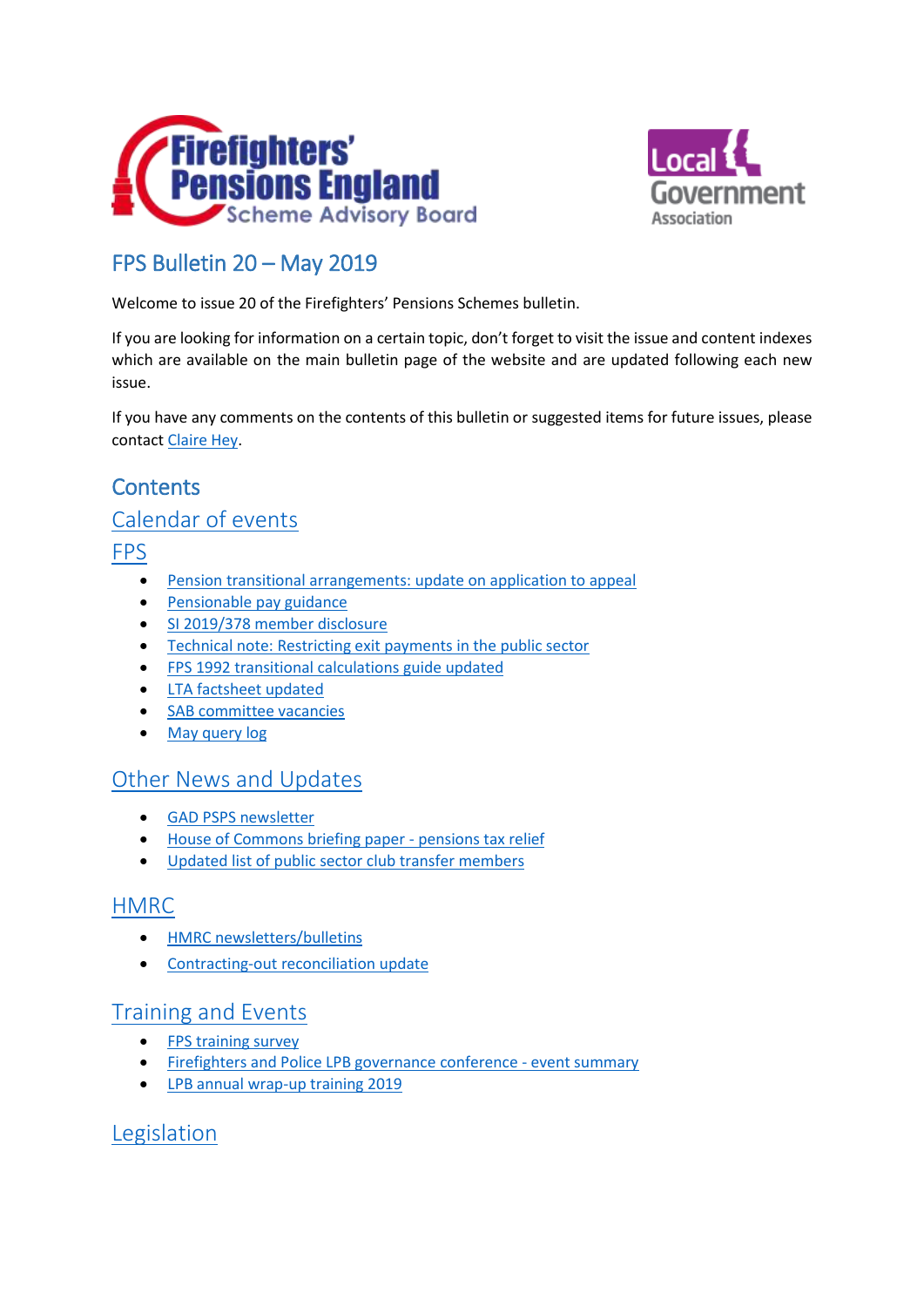# [Useful links](#page-8-0) [Contact details](#page-8-1)

# <span id="page-1-0"></span>Calendar of events

Please see below a calendar of upcoming events relevant to the Firefighters' Pension Schemes. Only those events which are hyperlinked are currently available to book. If you have any events you would like to be included in a future bulletin, please contact [Claire Hey.](mailto:claire.hey@local.gov.uk)

| Administration & benchmarking committee            | 6 June 2019          |
|----------------------------------------------------|----------------------|
| North East regional FPOG                           | 12 June 2019         |
| SAB                                                | 13 June 2019         |
| Local Pension Board annual wrap-up session         | 18 June 2019         |
| Ill health and medical appeals seminar             | 19 June 2019         |
| <b>Firefighter Pensions Technical Community</b>    | 26 June 2019         |
| CLASS annual conference: Manchester Holiday<br>Inn | 3-4 July 2019        |
| Midlands regional FPOG                             | 9 July 2019          |
| Pensionable pay workshop                           | 18 July 2019         |
| South East regional group                          | 26 July 2019         |
| LPB effectiveness committee                        | 7 August 2019        |
| Firefighters' Pensions AGM                         | 24-25 September 2019 |
| SAB                                                | 3 October 2019       |
| Pensions tax seminar                               | 12 November 2019     |
| <b>SAB</b>                                         | 12 December 2019     |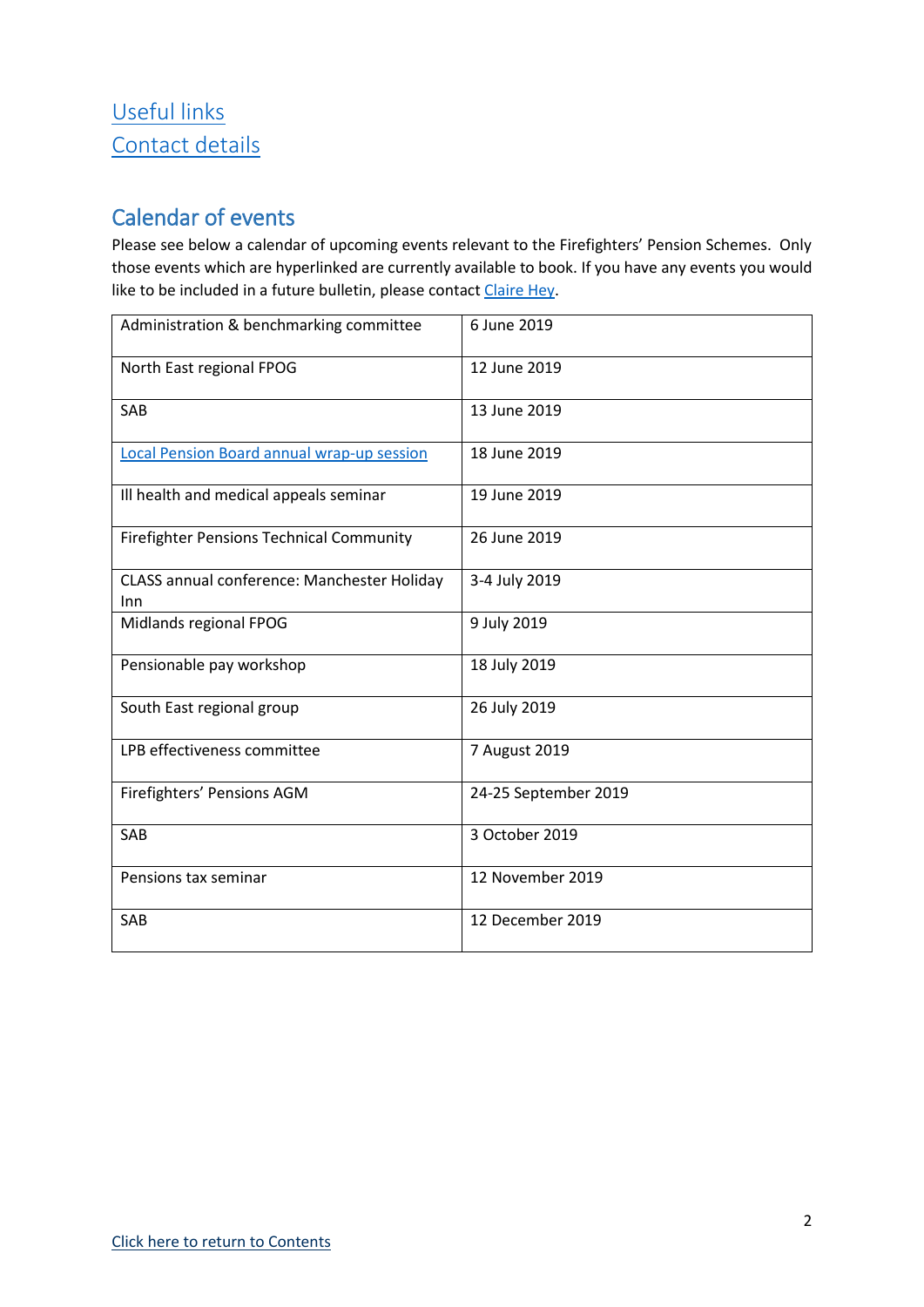# <span id="page-2-0"></span>**FPS**

### <span id="page-2-1"></span>Pension transitional arrangements: update on application to appeal

Following the Court of Appeal judgement in December 2018 in the McCloud and Sargeant transitional protections case, the Government made an application to the Supreme Court seeking permission to appeal the Court of Appeal's decision.

Initially the outcome of that application was expected in April, but indications now are that the outcome of that application will be known in July. As before though, the time estimate could change, depending on the Supreme Court's caseload and its management of the application.

We will keep you updated on any developments as they occur.

### <span id="page-2-2"></span>Pensionable pay guidance

In light of the recent High Court judgement in [Booth v Mid and West Wales,](http://fpsregs.org/images/Legal/Caselaw/BoothvMWWFRA.pdf) we have prepared a factsheet to give guidance to FRAs on the elements of pay that were considered in the case. The factsheet can be found a[t Appendix 1.](http://www.fpsboard.org/images/PDF/Bulletin20/Appendix1.pdf)

It is important to note that the issues in any pensionable pay case are finely balanced and often depend on the exact detail and nature of the payments. As the guidance note illustrates, the reasons for pay being pensionable may depend on the nature of the contract or on the precise requirements of the role.

While the judgment considered pay for the Welsh Firefighters' Pension Schemes, the points of the judgment apply equally to pay in the English Firefighters' Pension Schemes.

### <span id="page-2-3"></span>SI 2019/378 member disclosure

Under regulation 8 part 1 of Schedule 2 of the Occupational and Personal Pension Schemes (Disclosure of Information) Regulations 2013, schemes must inform members of any material change to basic scheme information within three months.

Authorities will be aware of the recent changes to the FPS following the introduction of The Police and Firefighters' (Pensions etc.) (Amendment) (England and Wales) Regulations 2019 which were made on 28 February 2019 and came into force on 1 April 2019 [\(SI 2019/378\)](http://www.legislation.gov.uk/uksi/2019/378/part/3/made).

To assist FRAs in communicating these changes to scheme members, we have produced a [leaflet](http://fpsregs.org/images/admin/SI2019-378disclosure.docx) in conjunction with the Fire Communications Working Group (FCWG) containing sample text which can be copied and used as required. **Please ensure that this information is provided to members by 1 July 2019**.

#### <span id="page-2-4"></span>Technical note: Restricting exit payments in the public sector

Further to the article in [FPS Bulletin 19](http://www.fpsboard.org/images/PDF/Bulletin19/Bulletin19.pdf) – April 2019 regarding the Government [consultation](https://www.gov.uk/government/consultations/restricting-exit-payments-in-the-public-sector) on restricting exit payments within the public sector to £95,000, we are pleased to publish a technical note to give guidance to FRAs on the implications with regards to payments in relation to the Firefighters' Pension Scheme only. The fifth in our series of technical notes is available at [Appendix 2.](http://www.fpsboard.org/images/PDF/Bulletin20/Appendix2.pdf)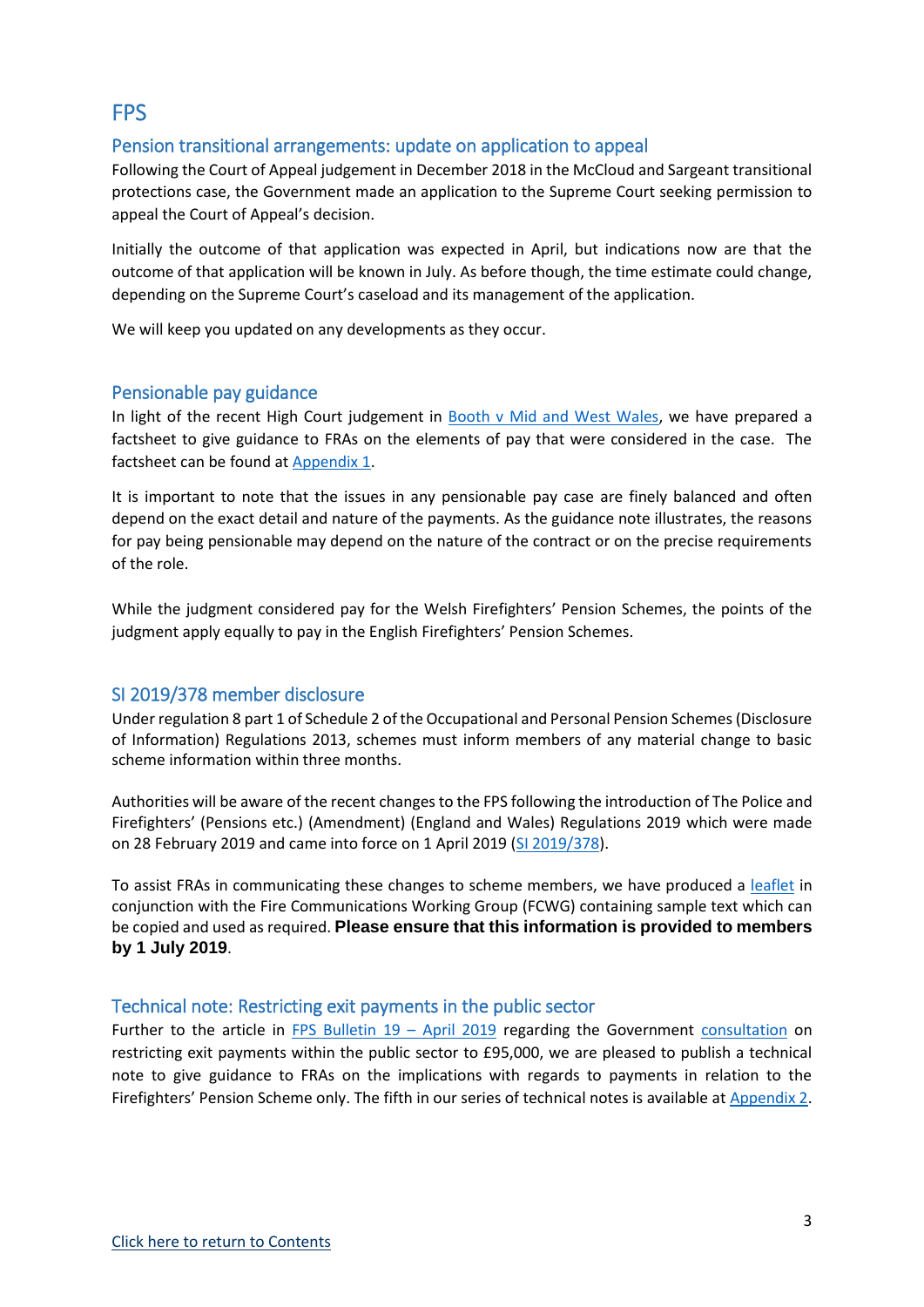Guidance for green book staff who are members of the Local Government Pension Scheme (LGPS) is available in the LGPS library<sup>1</sup>.

### <span id="page-3-0"></span>FPS 1992 transitional calculations guide updated

The training guide on [FPS 1992 transitional calculations](http://fpsregs.org/images/admin/1992transition300519.pdf) has been updated to include the example on two pensions under Part B, Rule B5A<sup>2</sup>. See pages 22 – 33. This, and other guidance, can be found under th[e Administration Resources](http://fpsregs.org/index.php/administration-resources/) menu of the FPS Regulations and Guidance website.

### <span id="page-3-1"></span>LTA factsheet updated

Following the release last month of th[e Lifetime Allowance factsheet,](http://fpsregs.org/images/admin/LTAv1.2.docx) an error within the example calculation [Example 2] was kindly brought to our attention.

We have been working with Mark Belchamber of Income for the Third Age Ltd to revise and simplify the calculation, and we are pleased to confirm that the revised factsheet is now available via the link above.

Our thanks go to Mark for his assistance in this matter.

#### <span id="page-3-2"></span>SAB committee vacancies

We have a vacancy on the [cost-effectiveness](http://www.fpsboard.org/index.php/board-committees/cost-effectiveness) committee for an FRA HR representative. The main objectives of the cost-effectiveness committee are to determine how much it costs to run the Firefighters' Pension Schemes and to respond to Home Office consultations regarding the actuarial cost of the scheme. Most recently, the committee have considered options for the improvement of member benefits, prior to the pause of the cost-cap rectification process.

A further vacancy has arisen on the [LPB effectiveness committee](http://www.fpsboard.org/index.php/board-committees/local-pension-board-effectiveness) for an FRA Local Pension Board representative. The LPB effectiveness committee considers how local pension boards and scheme managers can be supported centrally, and has been particularly active in board surveys and developing draft guidance for joint LPB applications.

The required commitment is attendance at three to four meetings per year, generally held in London. Attendance can be made by conference call if necessary. If you are interested in sitting on either committee, please emai[l clair.alcock@local.gov.uk](mailto:clair.alcock@local.gov.uk) for further information.

### <span id="page-3-3"></span>May query log

**.** 

The current [log of queries and responses](http://fpsregs.org/images/admin/Querylog310519.pdf) is available on the FPS Regulations and Guidance website. The queries have been anonymised and divided into topics. The log will be updated on a monthly basis in line with the bulletin release dates.

Queries from earlier months have been grey-shaded to differentiate from new items added in April.

<sup>1</sup> [http://lgpslibrary.org/assets/cons/nonscheme/20190410\\_95K\\_BR.pdf](http://lgpslibrary.org/assets/cons/nonscheme/20190410_95K_BR.pdf)

<sup>2</sup> <http://www.legislation.gov.uk/uksi/2008/214/schedule/paragraph/1/made>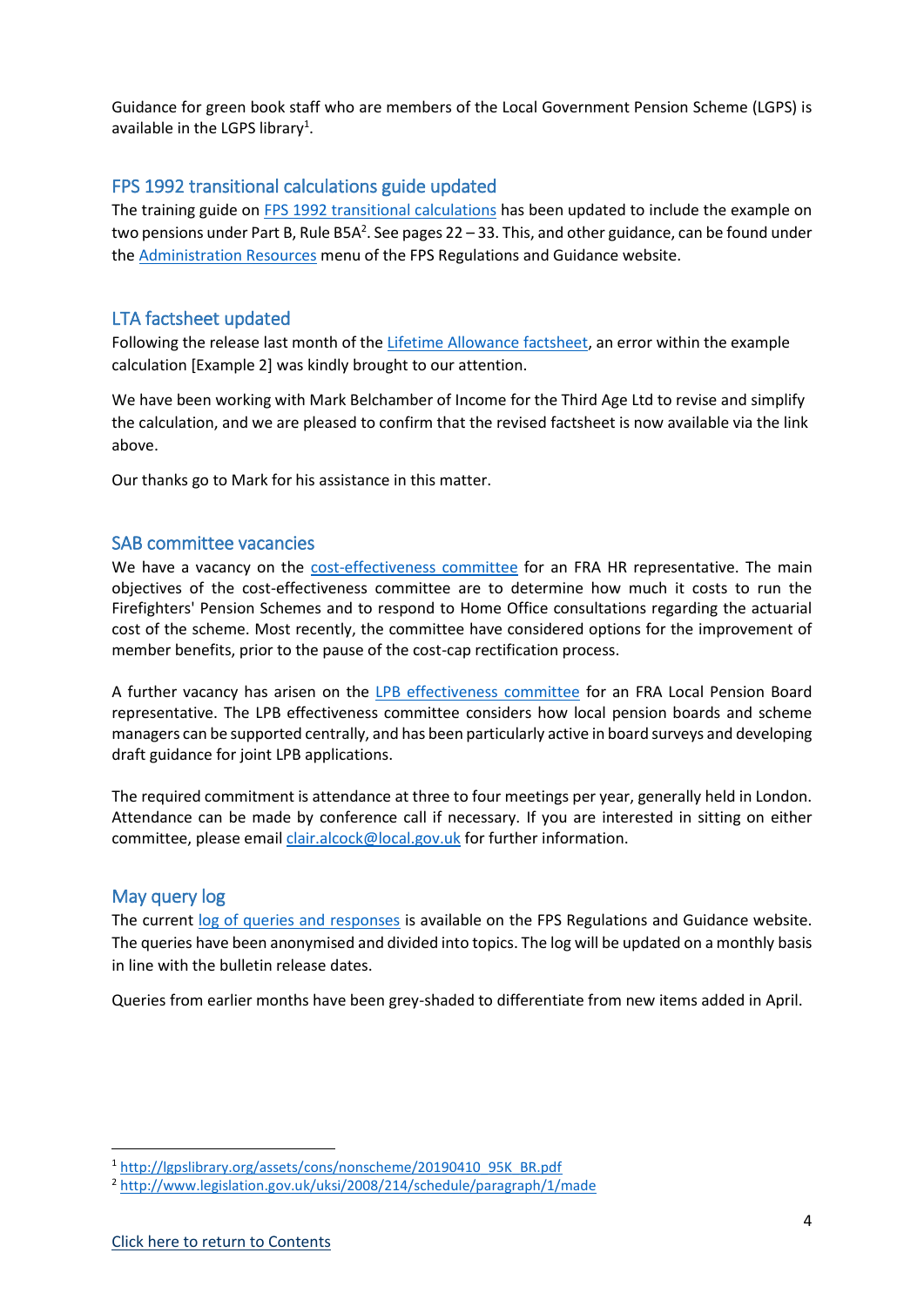### <span id="page-4-0"></span>Other News and Updates

### <span id="page-4-1"></span>GAD PSPS newsletter

The Government Actuary's Department has issued the [May edition](http://fpsregs.org/images/GAD/GADnewsletterMay19.pdf) of its Public Service Pension Schemes newsletter. This is intended to be an informal note to provide regular updates on what is happening within the PSPS area of GAD and to highlight some current hot topics that schemes and other department contacts might be interested in.

#### <span id="page-4-2"></span>House of Commons briefing paper – pensions tax relief

The House of Commons Library updated a [briefing paper](https://researchbriefings.parliament.uk/ResearchBriefing/Summary/SN05901) which looks at the annual and lifetime allowances. The paper includes useful background information on the reduction in these allowances since 2010 and has been updated to reflect the limits which apply for the 2019/20 tax year. Recent calls for reform of pension taxation in response to concerns about filling senior posts in the public sector are also covered.

### <span id="page-4-3"></span>Updated list of public sector club transfer members

In April 2019 the Cabinet Office published an [updated list](https://www.civilservicepensionscheme.org.uk/media/485979/club-list-april-2019.pdf) of club transfer members. All of the recent changes have been highlighted in red.

### <span id="page-4-4"></span>**HMRC**

### <span id="page-4-5"></span>HMRC newsletters/bulletins

HMRC have published pension schemes newsletters 109 and 110 containing important updates and guidance on pension schemes. The following issues are covered:-

- Pension schemes newsletter  $109 30$  April 2019: Pension flexibility statistics | Registration statistics |Managing Pension Schemes service |Relief at source for Scottish taxpayers |Pension scheme returns |Overseas transfer charge – regulations |Master Trusts authorisation of existing schemes |Updates to the recognised overseas pension schemes notifications (ROPS) list
- [Pension schemes newsletter 110](https://www.gov.uk/government/publications/pensions-schemes-newsletter-110-may-2019/pension-schemes-newsletter-110-may-2019)  29 May 2019: Relief at source |Consultation on the transposition of the Fifth Money Laundering Directive |Managing Pension Schemes service – user research

#### <span id="page-4-6"></span>Contracting-out reconciliation update

The following bulletin, containing important guidance and information about the end of contracting out and the scheme reconciliation process, has been published by HMRC in May.

[Countdown bulletin 45](https://www.gov.uk/government/publications/countdown-bulletin-45-may-2019/countdown-bulletin-45-may-2019)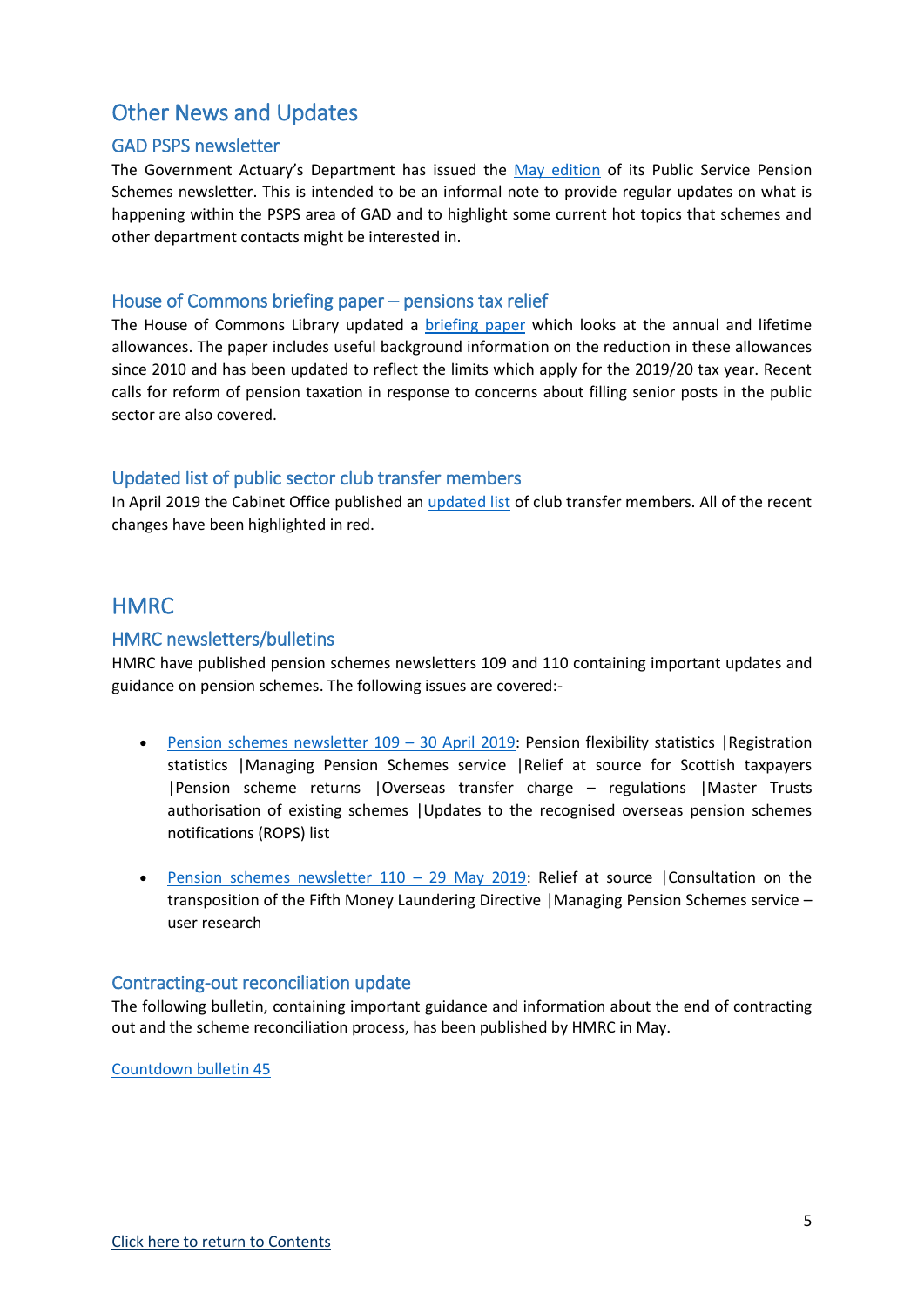Updates include:

- extension to Phase 7 Automation Scheme Financial Reconciliation (SFR)
- what is happening in the extended period
- what this means for Pension Scheme Administrators (PSAs)
- what the extended Phase 7 dates that PSAs need to be aware of
- how this impacts the previous engagement in the SFR Process

Gov.uk are still working on including links from the bulletin to the Guidance on the Automated Solutions and the SFR Engagement Template. In the meantime, they have been included under 'Documents' on the 'Countdown Bulletin 45 – May 2019' [index page.](https://www.gov.uk/government/publications/countdown-bulletin-45-may-2019)

# <span id="page-5-0"></span>Training and Events

### <span id="page-5-1"></span>FPS training survey

We are continuously seeking to improve our training offer to FRAs to ensure that the statutory levy provides value for money, and the feedback provided following events is invaluable for this reason. However, we are aware that this only captures the opinions based on each particular session of those that were there.

We therefore kindly request less than ten minutes of your time to complete the following survey on our current and future training provision [https://www.surveymonkey.co.uk/r/FPS\\_training\\_survey.](https://www.surveymonkey.co.uk/r/FPS_training_survey)

While the 2019 program of events has already been determined, we would welcome your views on what you would like to see more (or less) of in 2020!

The survey can also be accessed by scanning the QR code below.



#### <span id="page-5-2"></span>Firefighters and Police Local Pension Boards governance conference – event summary

We were delighted to welcome over 60 delegates from the Firefighters' and Police Pensions sector to the LGA offices on 15 May 2019 for our second Local Pension Board governance conference. The event gave attendees the opportunity to network with fellow board chairs and representatives and participate in an interactive session on supporting the scheme manager, as well as hearing from industry experts on current issues of importance to boards.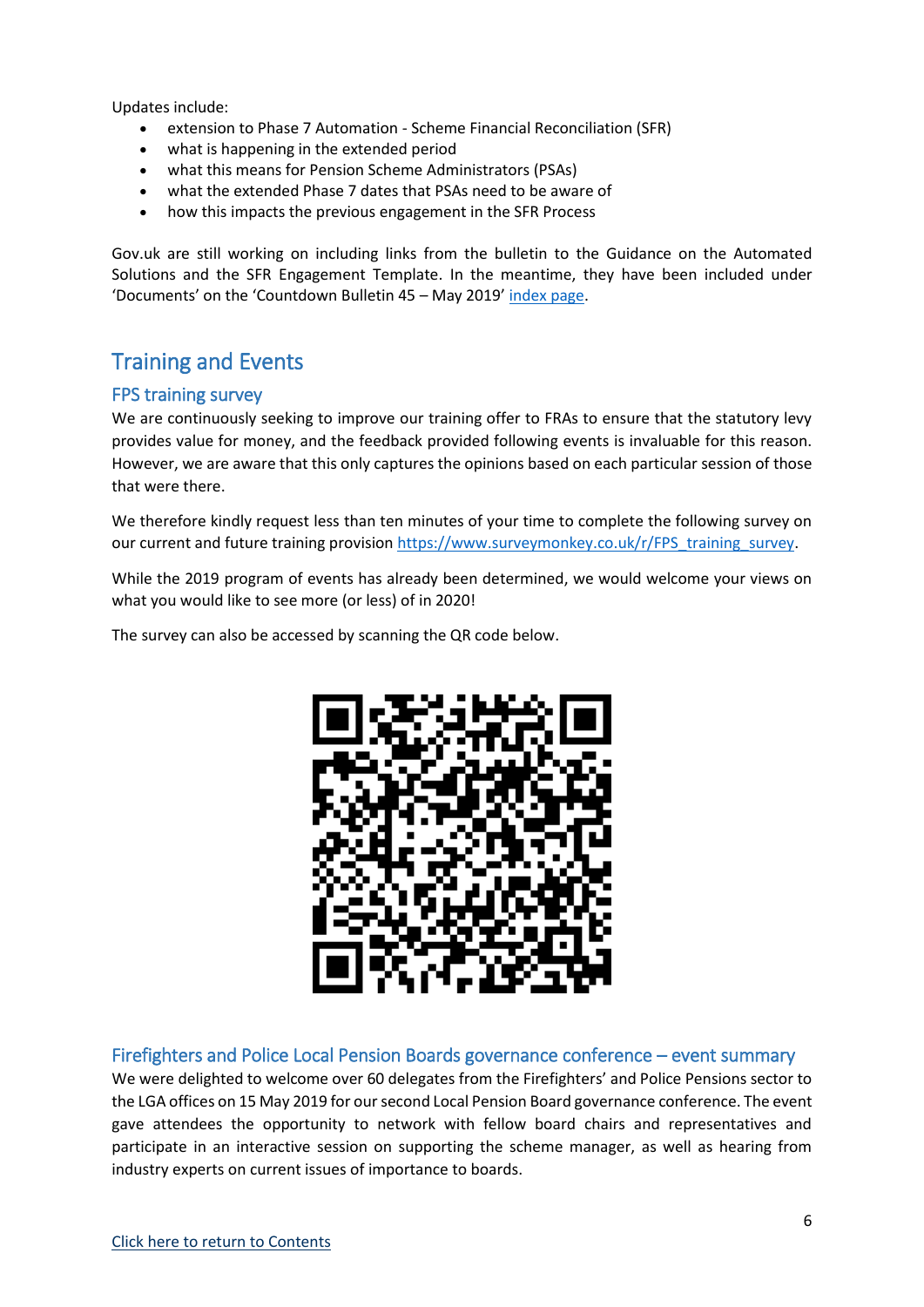After an inspiring opening address by the chairs of each Scheme Advisory Board, the audience heard a case law update from Eversheds Sutherland, focusing on current legal issues that may have direct or consequential impact on the schemes. This was followed by a much anticipated overview of the 2018 Governance and Administration survey outcomes presented by the Pensions Regulator.





The event then took a more participatory turn, with Tristan Ashby, chair of the SAB [Local Pension](http://www.fpsboard.org/index.php/board-committees/local-pension-board-effectiveness)  [Board effectiveness committee,](http://www.fpsboard.org/index.php/board-committees/local-pension-board-effectiveness) chairing an interactive session using the Sli.do app. Delegates were invited to select random hidden topics for discussion and submit questions and comments, in addition to voting in anonymous polls. A list of the most popular questions will be posted on the [Events](http://www.fpsboard.org/index.php/events) page in the coming weeks, however, one slide generating considerable interest was a depiction of the [scheme year cycle.](http://www.fpsboard.org/images/LPB/Resources/Schemeyear.pdf)





The afternoon session began with a look at how the boards of other public service pension schemes operate. Karen McWilliam took a break from her day job at Aon to share her experiences and best practice as independent chair of the Clwyd Pension Fund board with attendees. In the concluding presentation of the day, Clair Alcock of the LGA delivered some thought provoking insight into the behaviours of high performing boards, illustrating how LPBs can add value by assisting the scheme manager.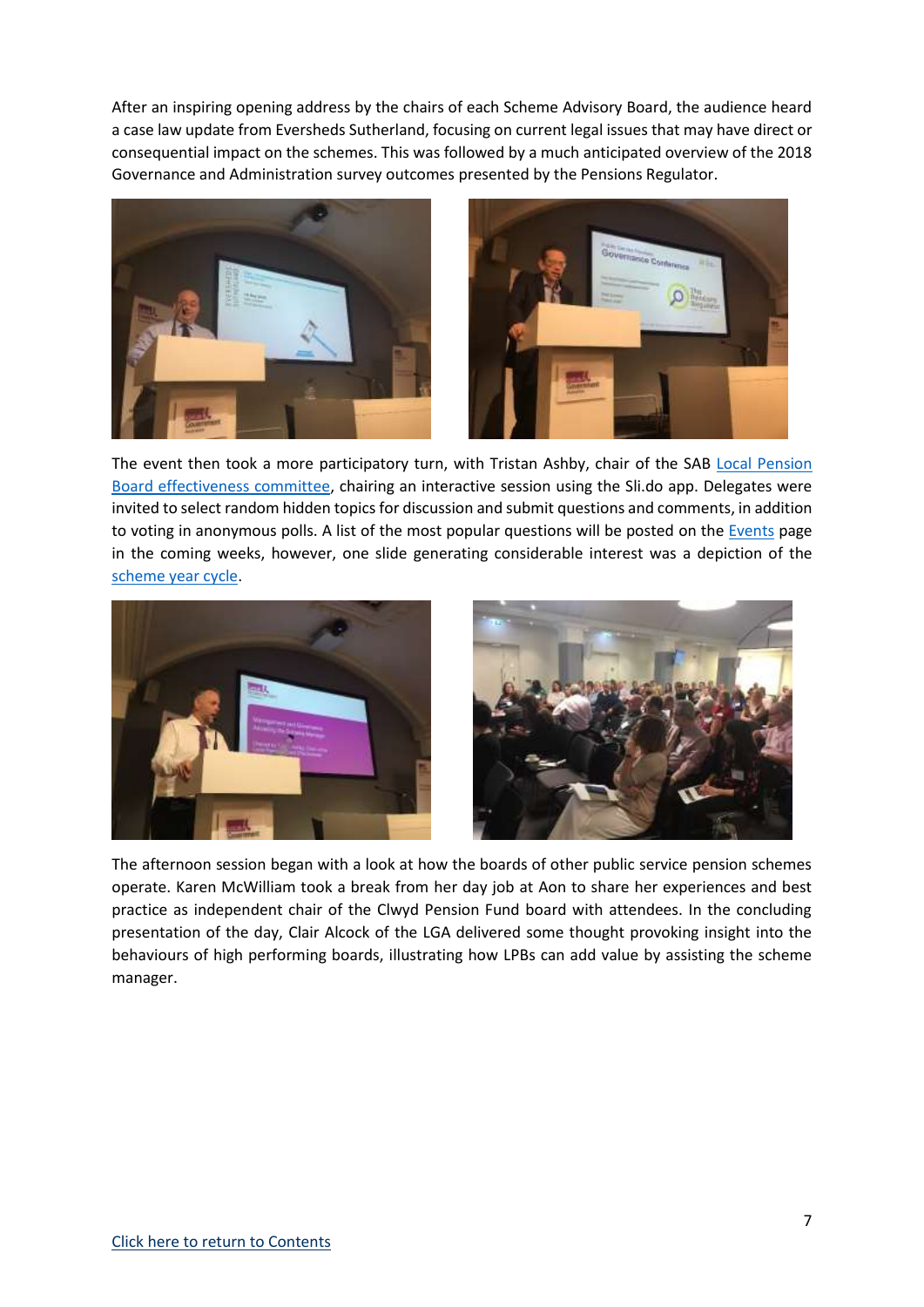

The complete presentation slide decks from the event are available [here.](https://www.local.gov.uk/firefighters-and-police-local-pension-boards-governance-conference-15-may-2019)

To view the full conference in pictures, visit our [@LGAWorkforce](https://twitter.com/LGAWorkforce) twitter feed, #LGAfirepensions

### <span id="page-7-0"></span>LPB annual wrap-up training 2019

We are pleased to confirm that our popular annual wrap-up training for Local Pension Boards is taking place at the LGA offices at 18 Smith Square, London on **Tuesday 18 June 2019** from 10:30 to 15:30. This session is aimed at new members to boards or those requiring a refresher session. Please see the attached [agenda.](http://www.fpsboard.org/images/PDF/Events/LPBagenda180619.pdf) The Pensions Regulator has now confirmed attendance to provide an overview of the 2018 Governance and Administration survey results.

Refreshments will be available from 10am and a sandwich lunch will be provided. Please confirm any dietary requirements on the booking form.

Limited places are still available - [book your place here.](http://www.meetomatic.com/respond.php?id=H1F7JH) Joining instructions for those registered will be sent week commencing 3 June 2018.

If you wish to enquire about full board training at your own venue, please contact the team at [bluelight.pensions@local.gov.uk.](mailto:bluelight.pensions@local.gov.uk) Each board is entitled to a free training session under the Scheme Advisory Board levy. Examples of previous sessions are held [here.](http://www.fpsboard.org/index.php/local-pension-boards/training)

### <span id="page-7-1"></span>Legislation

There have been no new items of legislation laid since our April bulletin.